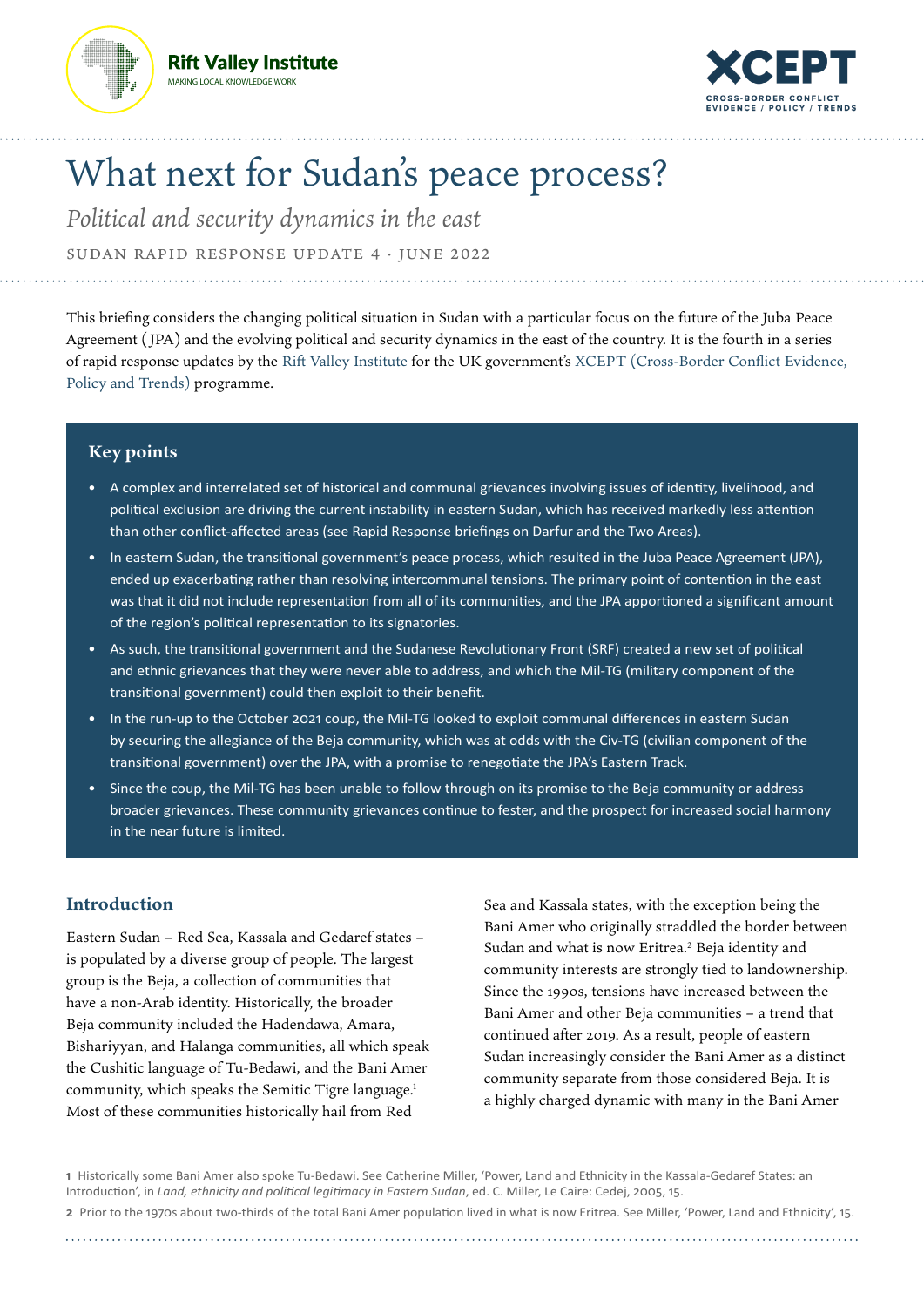community feeling that they are Beja and should be considered as such. For the sake of clarity, this paper refers to Beja and Bani Amer separately.

Other non-Arab inhabitants of eastern Sudan include those of western Sudanese descent (Fur, Masalit, etc.) living in Gedaref,<sup>3</sup> Nuba living largely in Kassala and Port Sudan towns,<sup>4</sup> and Fellata and Hausa. Arab communities include the Shukriyya, which have lived in the Butana area of Gedaref since the fourteenth century<sup>5</sup> and constitute the state's majority.<sup>6</sup> Other Arab communities began arriving during Turco-Egyptian rule, especially from the Nile valley, including from the Jaaliyin, Shagaiya, and Danagla communities that have long dominated Sudan's political and economic arenas (including eastern Sudan), especially under the NCP regime.7 Finally, members of the Rashaida community immigrated to eastern Sudan from the Arab peninsula since the 1800s and settled along the Sudan-Eritrea border in Kassala and Red Sea states.8

## *Historical tensions*

Historical tensions existed between these communities, but it was the political divisions that started in the 1950s and came to a head under the NCP regime that are most pertinent today. After independence, traditional and intellectual leaders formed the Beja Congress political party in an attempt to increase their political representation and address the Beja community's

ongoing political and economic marginalization. At the same time, the onset of the Eritrean war for independence in 1961 precipitated significant demographic change in eastern Sudan, as large numbers of refugees – among them many from the Bani Amer community – came from what was then Ethiopia.

Following the NIF's coup in the 1989, the new regime began to build alliances across Sudan to expand its support base; in eastern Sudan, it began to support the Bani Amer and related communities as its primary ally.9 The alliance was partly based on the Bani Amer's generally socially conservative Islamic culture, but it was also a response to the Beja's escalation to armed rebellion in the 1995, when the Beja

Congress organized training camps in Eritrea as part of the umbrella armed opposition, the National Democratic Alliance (NDA).10 It was during this time that divisions between the Bani Amer and others over whether or not the Bani Amer were to be considered 'Beja' really began.<sup>11</sup> As more and more Beja began to support the NDA's war effort,<sup>12</sup> Khartoum's support for the Bani Amer grew as part of a plan to divide communities and prevent them from uniting against it. Some Bani Amer did join the Beja Congress, but the NCP regime still supported them in the hope of building their social base.<sup>13</sup>

By the late 1990s, the Khartoum-Bani Amer relationship strengthened to the point that the regime actively encouraged Bani Amer (and similar communities) to

**3** Large numbers of Darfuris traveled to what is now Gedaref during the Mahdist period as part of the clashes with the Abyssinian empire at the end of the 1800s. Many settled in the area after the conflict and their descendants are still there, while other Darfuris arrived during periods of stress (drought in the 1980s, conflict after 2003) looking for work.

**4** Many Nuba traveled to eastern Sudan looking for employment, especially during times of conflict in South Kordofan.

- **5** Miller, 'Power, Land and Ethnicity', 16.
- **6** 'Sudan: Saving Peace in the East', International Crisis Group, 2006, 2.
- **7** 'Sudan: Saving Peace in the East', 2.
- **8** Miller, 'Power, Land and Ethnicity', 16.

**9** Related communities include the Tigre-speaking Habab, and others culturally similar such as the Kunama and Bilen, all of whom initially settled in Sudan as part of the Bani Amer Native Administration. The Habab eventually got their own Nazara in 2006. See Jean-Baptiste Gallopin, Edward Thomas, Sarah Detzner and Alex de Waal, 'Sudan's political marketplace in 2021: public and political finance, the Juba agreement and contests', Conflict Research Programme, London School of Economics and Political Science, 2021, 29.

**10** The NDA was formed in 1995 and included political parties, such as the Democratic Unionist, the National Umma, and armed groups, such as the South Sudanese SPLM/A. It was supported by Eritrea and Ethiopia.

**11** Eastern Sudan Beja communities share a complex history with occasional divisions over who is or is not truly 'Beja'. For instance, beyond the division in language there are other differences between Bani Amer and the others related to variations in their social structures, with the Bani Amer structure based on a caste system rather than a segmentary structure of the other Beja communities. See Sara Pantuliano, 'Comprehensive Peace? Causes and Consequences of Underdevelopment and Instability in Eastern Sudan', *Save the Children,* 2005, 12.

**12** Many of eastern Sudan's Nuba communities also joined the Beja in supporting the NDA.

**13** Dr. Amna Dirar was the leader of the Bani Amer wing within the Beja Congress. She is now closely associated with the Bani Amer Coordination Body. The NCP regime's interaction with eastern Sudan's communities was multifaceted and not monolithic, but rather sought to cultivate allies among all communities as best it could, especially through the manipulation of local grievances and local leaders. Thus, while many Beja supported the armed opposition struggle, the NCP still cultivated ties with the Beja Native Administration. See ICG, 'Sudan: Saving Peace in the East', 11 and 12.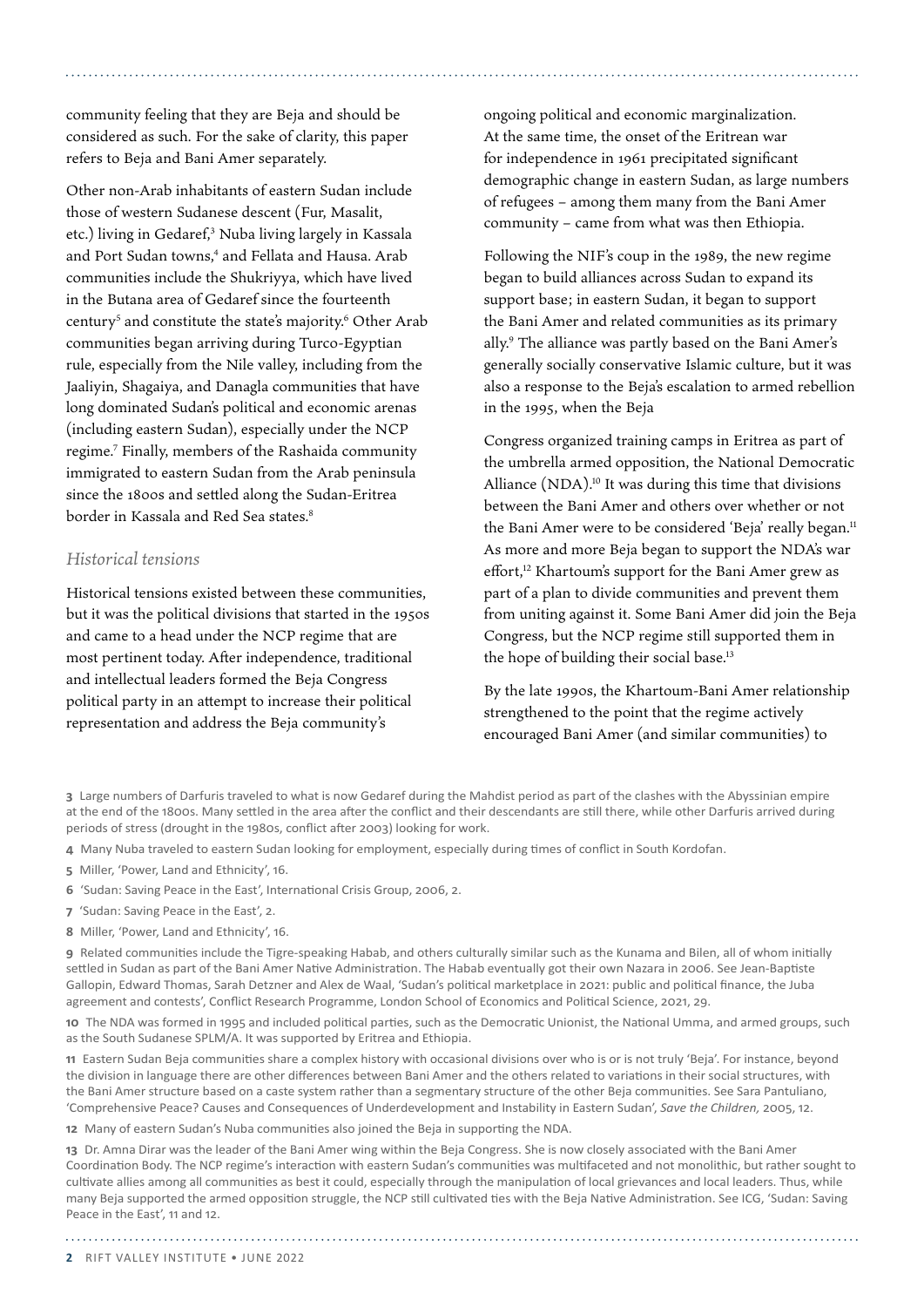immigrate to Sudan and offered citizenship in exchange for electoral support. This also prompted many to move away from the Bani Amer's traditional areas near the border – in Kassala, Hamashkoreb, and South Tokar localities – and settle further inside Kassala and Red Sea. Furthermore, especially in Kassala, the Bani Amer were rewarded with increased political representation in the state, which increased competition over land and resources with Beja communities who grew increasingly resentful at what they felt was the Bani Amer's privileged political position.14

## **The Juba Peace Agreement in eastern Sudan**

After the NCP regime's demise, the people of eastern Sudan had expectations that the new government would work to address their grievances and right the wrongs that occurred under the regime. For some Beja communities, this included a desire that the transitional government would rectify the balance of political power they felt favoured the Bani Amer and stem the expansion of the Bani Amer community into traditional Beja lands. The dispute over rightful ownership of land is a central rallying point. Some Beja have become increasingly vocal in their belief that Bani Amer and others living under its Native Administration had spread well beyond their traditional area prior to their expansions after the 1970s, and that there was a need for the transitional government to demarcate ethnic boundaries so as to clarify the ownership and use of land and resources.

## *Rising tensions and violence*

By late 2019, eastern Sudan had become a tinder box of communal grievances and tensions. The launch of the peace process only served to amplify these. The Beja community's frustrations centered on what they felt was their exclusion from the peace process, as the transitional government empowered the SRF to represent all of eastern Sudan despite the fact that the rebel coalition does not have a relationship with the majority of the Beja

community.15 Initially, the SRF's representatives in the Eastern Track were Osama Saeed, a leader of the Beja Congress Opposition, and al-Amin Daoud of the United Peoples Front for Liberation and Justice (UPFLJ). Osama is a longtime opposition politician associated with the original Beja Congress and is from the Ababda community; 16 despite this, he does not have a relationship with many of the community and traditional leaders from Beja communities. Al-Amin, from the Habab community with family origins in Eritrea and with close links to the Bani Amer Native Administration, would prove to be a divisive figure.

Without representation in the peace process, many in the Beja community feared that their grievances were unlikely to be addressed. They became especially concerned once it became clearer that part of the peace process would result in the apportionment of political representation to those party to the process, with no clear understanding as to how those outside the process would be included.17 These concerns were compounded by the fact that al-Amin Daoud's close relationship with the Bani Amer Native Administration would mean that its political power might be expanded and at the expense of other communities. It is not clear just how much the Civ-TG knew about the Beja's concerns at the time, or if it was aware of the fact that the peace process itself was increasing tensions among communities in eastern Sudan. The same is true for the SRF, as it appears they chose their Eastern Track representatives based on their personal relationships with individuals and not because of any ethnic preference.<sup>18</sup> Regardless of their understanding, however, the fact that neither body recognized or rectified the situation after repeated appeals from the Beja would lead to both eventually losing the capacity to influence the process or implement the JPA.

In November 2019, rallies in Port Sudan held by al-Amin Daoud in support of the process quickly led to violence between members of the Bani Amer and Beja – largely

Sudan Rapid Response Update 4  **3** 

**<sup>14</sup>** The NCP regime appointed a Bani Amer governor to Kassala on several occasions, including security elite Ibrahim Mahmoud Hamid twice (1997-2001 and 2005-08) while never appointing someone from the Beja.

**<sup>15</sup>** The process was broken up into six geographical tracks, with one encompassing eastern Sudan.

**<sup>16</sup>** The Ababda are generally considered to be part of the broader Beja collective. Osama Saeed had been a member of the Beja Congress before joining the Beja Congress-Corrective splinter and then splitting from this to lead the Beja Congress Opposition.

**<sup>17</sup>** The JPA granted the SRF's Eastern Track representatives 30 per cent of the political appointments in eastern Sudan, though it did not specify exactly what this meant, how they would be appointed, or how the remaining 70 per cent would be decided.

**<sup>18</sup>** At the start of the peace process al-Amin Daoud, an Islamist, was close to JEM and its leader Jibril Ibrahim (al-Amin would also align with Minni Minnawi when the latter sought to create his own SRF wing in 2020 and 2021). Additionally, since the other prominent eastern Sudan opposition politician, Zeinab Kabbashi, is close to Abdelaziz al-Hilu, she was unacceptable to Malik Agar and Yasir Arman to represent the SRF in eastern Sudan. She is closer to the Beja community and intellectual leaders that helped form the Beja High Council.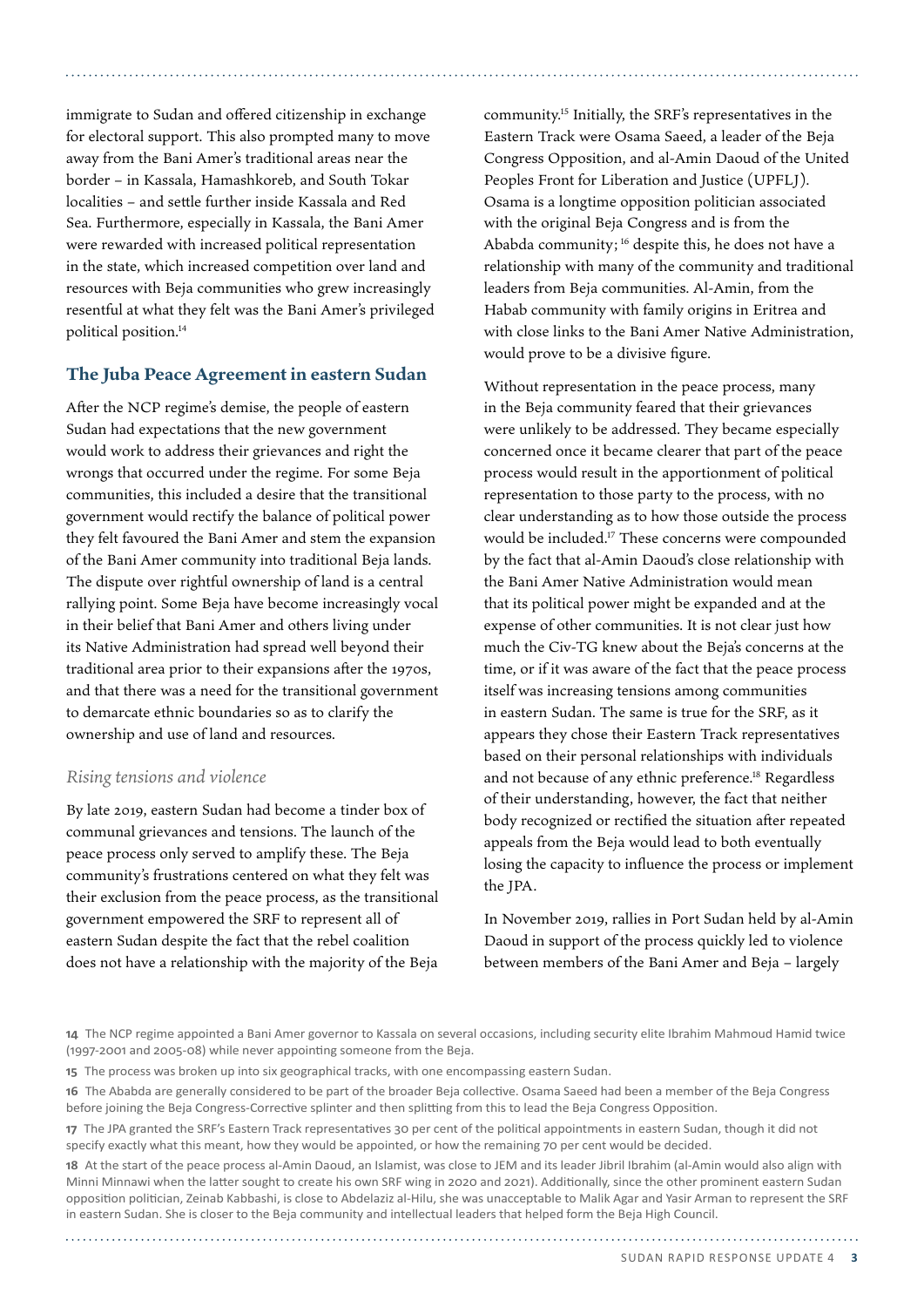Hadendawa – in Port Sudan. The rallies were interpreted by some Beja community members as a call for increased Bani Amer political representation. At least six people were killed before a Civ-TG sponsored agreement temporarily halted the violence. The agreement, locally referred to as a *gallad*, 19 contained two key provisions: First, the Civ-TG would lead a process to demarcate areas of local administration between the Bani Amer and Beja communities based on 'original' territories, which would mean that Bani Amer and others under their Native Administration would lose any land rights granted under the NCP regime outside of their three traditional areas along the Eritrean border. Second, the Eastern Track would be suspended to allow for a 'comprehensive conference' to be held to discuss the peace process and attendance of that conference would be based on community representation; this would mean a greatly increased Beja presence in the peace process, as it is the majority population in Red Sea and Kassala. It quickly became apparent that the Civ-TG neither wanted, or was able to, implement the gallad, and it remains unclear as to why it agreed to it.

As the peace process continued in late 2019 and early 2020, Beja frustrations mounted as they felt that the transitional government, and especially the Civ-TG, was not taking their concerns seriously and nor finding ways to include their views in the process. The broader Beja community responded by organizing a group to represent its views, both to the transitional government and to its own leaders. This led to the formation of the High Council of the Beja *Nazarat* and Independent *Umoodiyat* (the Beja High Council, for short). The *Nazir* Saeed Tirik of the Hadendawa was chosen to lead the group, as the Hadendawa is the largest Beja subgroup. Around the same time, members of the Bani Amer community created the All Bani Amer Umoodiyat Coordination Body (Coordination Body, for short), led by Nazir Ibrahim Diglal, to hold their leaders accountable to their interests.

Both of these bodies emerged out of an environment of popular discontent with the performance of traditional and political leaders under the NCP regime. Many people felt let down by their leaders and wanted a mechanism to ensure this did not happen again.20 The initial leaders of both bodies were local intellectual and cultural leaders, and they formed the two bodies as a means to pressure their respective traditional and political leaders and hold them accountable to the communities' objectives. By joining these bodies, both political leaders and Native Administration were able to regain some legitimacy lost during their association with the NCP regime.

As the peace process continued unchanged through mid-2020, intercommunal tensions increased and led to a greater frequency of violence. Two events in July and August caused the situation to explode. First, on 3 July, the Civ-TG appointed individuals from the Bani Amer community to be the new civilian governors of both Kassala and Gedaref. Many in the Beja community saw the appointments as reminiscent of NCP actions in support of Bani Amer land claims in Kassala.21 Second, the SRF and the transitional government signed the initial peace agreement for the Eastern Track in late August 2020, after the Civ-TG failed to act on an agreement with in the Beja in early July to form a committee to 're-discuss'22 the Eastern Track. It is not clear why the Civ-TG agreed to do this and then did not follow through, but the Beja community took it as a further sign of support for the Bani Amer community. Violence peaked in August, and the transitional government was forced to declare a state of emergency and deploy security forces to separate communities.

At the end of September, the Beja High Council organized a multi-day conference in Sinkat, near Port Sudan. At the end of the conference it endorsed a number of positions: Nazir Tirik should represent the broader Beja community in its affairs, the Civ-TG should cancel the Eastern Track and restart the peace process

**21** The choice for Kassala governor was Salih Ammar, a former journalist and selected as part of the Civil Society Initiative organization within the FFC. Following Beja protests, the Civ-TG removed him in October 2020. The choice for Gedaref governor was Suleiman Ali, a member of the Unionist Gathering. Suleiman was removed in August 2021 after a video surfaced of him leading a rally in support of the NCP during a recent election prior to the NCP regime's collapse.

**22** 'Sudan peace talks close to agreement – eastern track to be rediscussed', *Dabanga*, 6 July 2020.

**(https://www.dabangasudan.org/en/all-news/article/sudan-peace-talks-close-to-agreement-eastern-track-reopened)**

**<sup>19</sup>** *Gallad* means 'word of honour' and is a verbal non-aggression agreement made by all elders of a victim's community, meant to prevent acts of revenge directed towards the perpetrator, and is binding for all members of a victim's group.

**<sup>20</sup>** 2006's Eastern Sudan Peace Agreement (ESPA) provided a number of power sharing and development elements. Much of the latter was not implemented. This is seen by many in eastern Sudan as a failure of their political leaders who were included in national and local governance as part of the power sharing, and they wanted to prevent the new transitional government from being another wasted opportunity to advance their interests. On the ESPA's failures see 'Sudan: Preserving Peace in the East', International Crisis Group, 2013.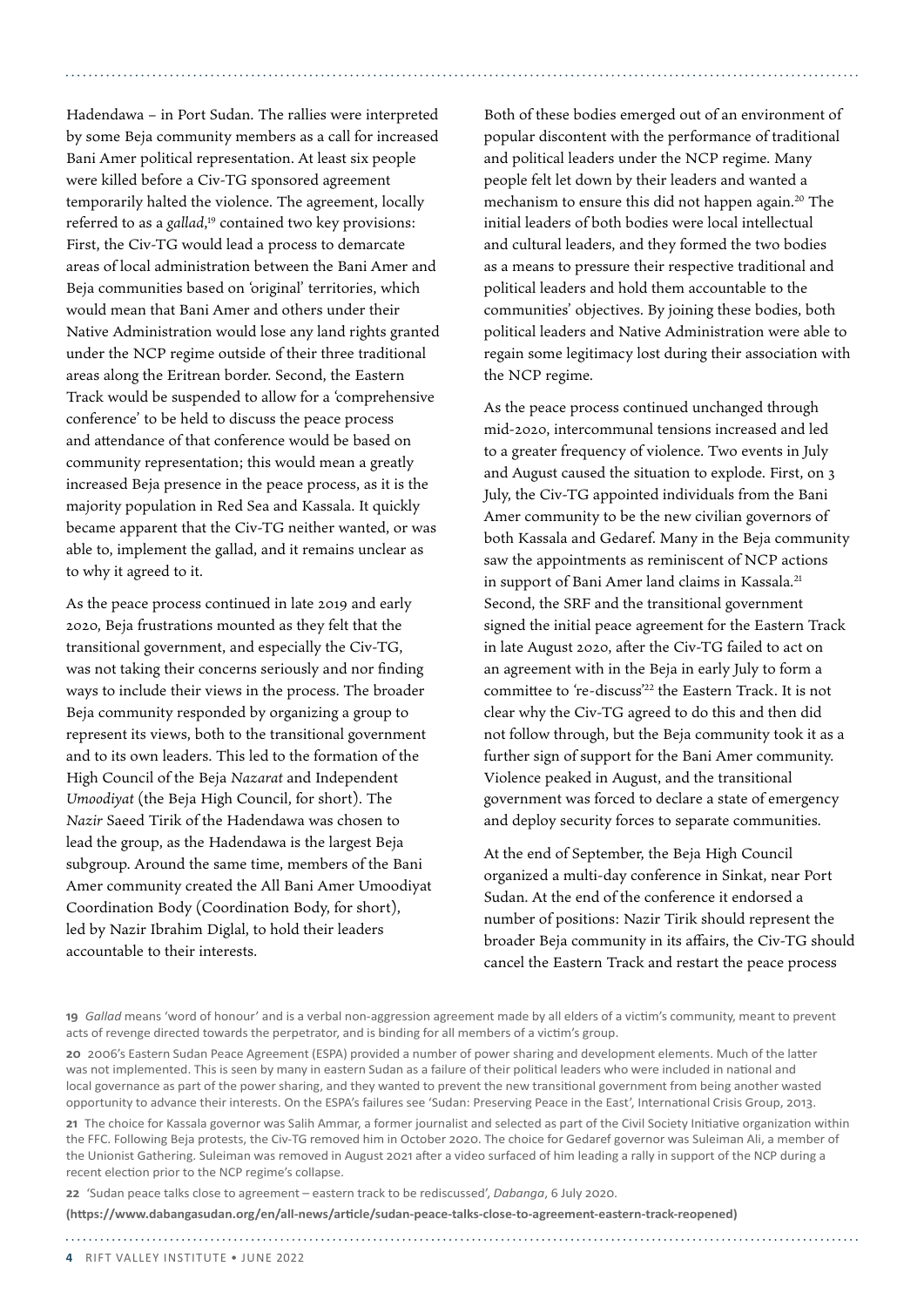through a 'comprehensive conference' with attendance based on ethnic proportions, and that any peace process that allocates political representation should do so based on the idea that the community with a majority in an area should then hold the majority of the political representation.

### *Peace process in limbo*

Despite concern from many segments of the broader Beja community, in October 2020 the transitional government and the SRF signed the JPA. Implementation of the agreement never began in eastern Sudan, however, due to fears that it would re-ignite intercommunal violence. Tensions between the Beja High Council and the Civ-TG remained high throughout 2021. The popularity of the Beja High Council grew during this time and some community leaders from the Bisharin, Amarar, and Halanga who initially did not support the High Council<sup>23</sup> were forced to reassess their position. In mid-2021 the Halanga nazir then agreed to join the High Council. As the Beja High Council's support grew among many Bisharin and Amarar youth who accused their leaders of working against their own people and in service of national elites, these leaders were forced to either seek alignment with the High Council or not speak against it.24 The High Council is now broadly seen by Beja communities as the entity best placed to seek redress for their grievances.

As tensions rose in 2021 between the transitional government's military and civilian wings, the Mil-TG began searching for supporters. At the same time, the transitional government was unable to make decisions regarding the JPA's Eastern Track, leaving the process in limbo and continuing to frustrate the Beja. The Mil-TG used this opportunity to seek support from the Beja, consistently telling the Beja High Council that it supported the Beja's views while also insisted that it was the Civ-TG that was responsible for supporting the peace process – effectively absolving the Mil-TG

of responsibility for a process over which it had a significant degree of control.<sup>25</sup> The Civ-TG was thus made responsible for solving the JPA's outstanding issues despite the fact that it never had that much power over the peace process. The end result of these dynamics was that the Beja High Council came to the conclusion that it was the Civ-TG that stood in the way of resolving its grievances, and that it was the Mil-TG that could help, at least in the short-term. By September 2021, both the Beja High Council and the Mil-TG favoured the same stance towards the Civ-TG, which was one of increased pressure and the call to change some of its members.26

## *Blockade in eastern Sudan*

In late September 2021, the Beja High Council and its allies attempted to increase pressure on the Civ-TG by organizing a blockade of the main ports in eastern Sudan and of the road linking Khartoum and Port Sudan town. These actions were essentially a form of unpermitted protest (normally violently suppressed), which the Mil-TG did not attempt to stop, suggesting a degree of permission and collusion. While there were discussions between the Beja High Council and the Mil-TG, especially about the Eastern Track, it is not clear what the Mil-TG knew about the blockades or if they encouraged the High Council in their endeavour. Furthermore, interviews with those close to the Beja High Council's leadership indicate that there was an understanding by its leaders that actions like the port closure would help the Mil-TG's rivalry with the Civ-TG, but that it was not done with the express intent to help the Mil-TG pursue its objectives vis-à-vis the Civ-TG, but rather as a way to pressure the Civ-TG to respond to the Beja's demands.

These actions, as well as past relationships between leaders of the Beja High Council and the NCP regime, raised accusations that there was a coordinated effort by the former NCP regime, the Mil-TG, and the Beja High Council to weaken the Civ-TG and pave the way

#### **23** 'Sudan's Political Marketplace in 2021', 30.

**24** In mid-2021 Prime Minister Hamdok invited the Amarar nazir for talks in Khartoum that was widely seen by many in the Amarar and Hadendawa communities as a move against Tirik's leadership and an attempt to drive a wedge between their communities to weaken them. Regardless of Hamdok's intention, the move had the effect of pushing many Amarar towards Tirik and the High Council. Additionally, the High Council's secretary general and deputy are both from the Amarar.

**25** For more on the large role the Mil-TG played in the peace process see 'What next for the Juba Peace Agreement?', Rift Valley Institute, December 2021. (https://riftvalley.net/publication/what-next-juba-peace-agreement-after-coup-sudan)

**26** See 'Controversy over govt delegation visit as protests in eastern Sudan continue', *Dabanga*, 20 September 2021. [\(https://www.](https://riftvalley.net/publication/what-next-juba-peace-agreement-after-coup-sudan)) [dabangasudan.org/en/all-news/article/controversy-over-govt-delegation-visit-as-beja-protests-in-eastern-sudan-continue](https://riftvalley.net/publication/what-next-juba-peace-agreement-after-coup-sudan))) The Beja High Council announced on 20 September that in addition to cancelling the JPA's Eastern Track they wanted the Civ-TG to be dissolved and replaced with a 'government of technocrats'. Discussions with individuals close to the High Council indicates that they did not want to replace Prime Minister Hamdok, but rather replace some of those in the Council of Ministers they felt were working against their interests.

Sudan Rapid Response Update 4  **5**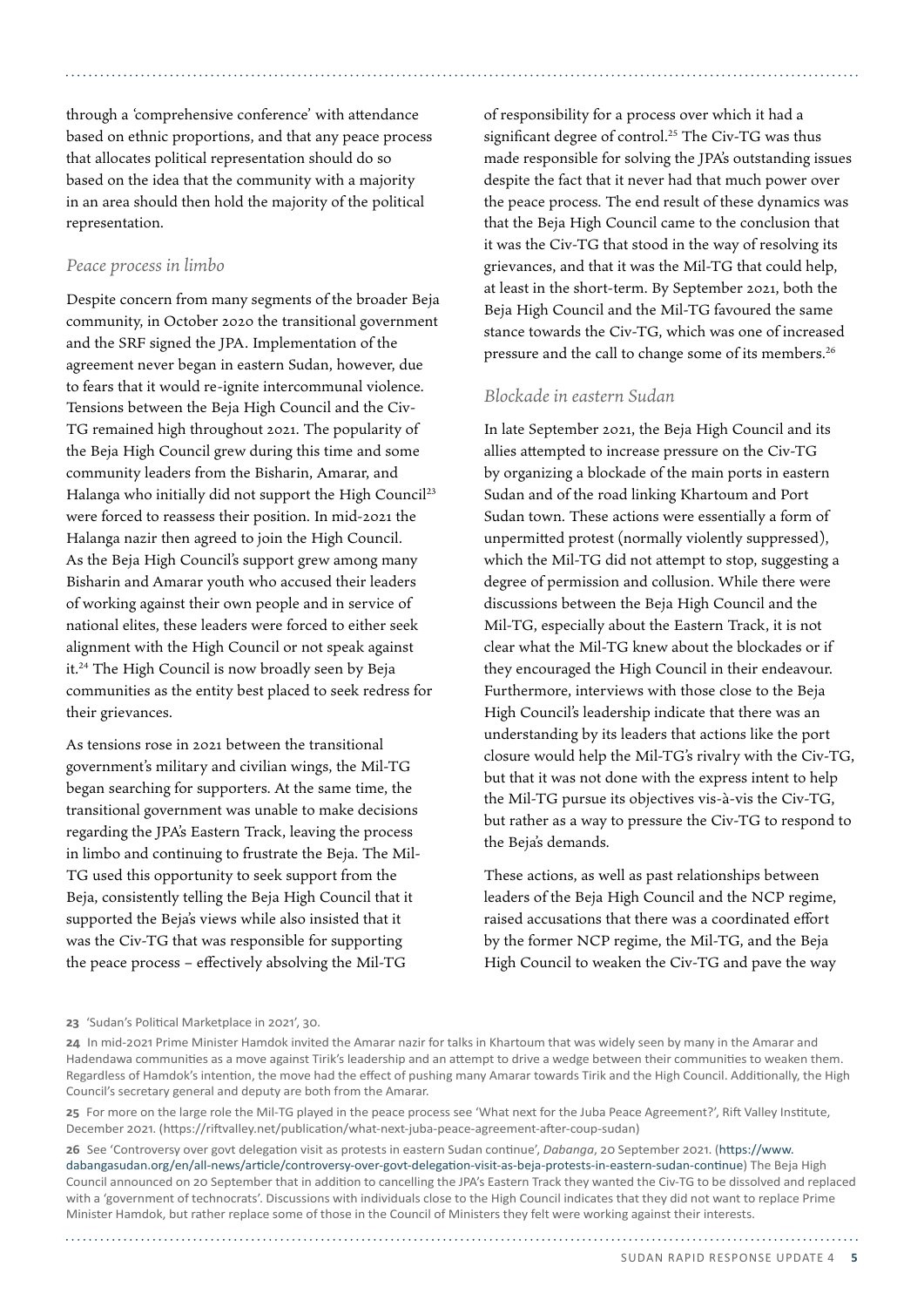for the return of the NCP to political power. There is indeed cause for concern, and both Beja and Bani Amer leadership includes a number of individuals with past links to the NCP regime, and/or those who could be considered committed political Islamists and thus open to influence from the former NCP regime. On the Beja side, those most accused of having these links are Abdallah Obshar, the High Council's Secretary General, who had been an NCP county commissioner in Red Sea, and Saeed Abu Amna, the High Council's spokesman. On the Bani Amer side, original UPFLJ leader, al-Amin Daoud, has longstanding links to NCP security elites and was a member of the Eritrean armed opposition – which is itself linked to Islamist groups. Al-Amin's replacement after the 2019 Port Sudan violence, Khalid Idriss Shawish, was a youth mobilizer for the Islamic Movement in Kassala and has links to NCP security elites.<sup>27</sup> Despite these relationships, research for this report strongly indicates that the actions taken by individuals involved are much more strongly directed by their community interests than in support of the NCP.

#### *Uneasy truce*

In early November 2021, about a week after the Mil-TG's coup, the Beja High Council agreed to remove the blockades following the Mil-TG's promise that it would address their demands.28 Since then the Mil-TG formed the Higher Committee of Effective Solutions to the Situation in Eastern Sudan, chaired by Hemedti (leader of the Rapid Support Forces), to resolve the situation surrounding the JPA's Eastern Track. After several months of consultations and deliberations, the committee produced a 'goodwill document' signed by nazirs of the

Hadendawa, Bani Amer, Amarar, Bisharin, and Habab. The document mentions implementing the demarcation provision of the November 2019 gallad, but only in the sense of governmental administrative boundaries and not that of ethnic communities (the latter linked to the Native Administration). In this distinction, Hemedti's committee sought to find a compromise between the Beja and Bani Amer and avoid the government getting involved in ethnic land disputes. While the five nazirs signed the document, in the days following it none appeared interested in implementing it. The Beja High Council released a statement criticizing the document, stating that the first step should be the full implementation of the gallad, while Nazir Ibrahim Diglal of the Bani Amer criticized the document a day before signing it.29

The dynamics surrounding the gallad specifically, as well as the relationship between communities more broadly, is becoming increasingly intractable. For the Mil-TG, the problem is that a gallad's cultural importance means that it cannot easily be abandoned without further downstream repercussions, and at the same time supporting a conclusion to the issue means that one or the other risks alienating communities in eastern Sudan. Nazir Diglal is in an increasingly complicated position as the Bani Amer community is divided and feels that it has more to lose than the Beja. This is especially true for Bani Amer and other communities that arrived from Eritrea and then settled, with NCP encouragement, in areas outside of where the community had lived before, such as in Red Sea state.<sup>30</sup> Some within the Bani Amer community, including those who control the Bani Amer Coordination Body (now renamed the United Beni Amer Independent Nazara), have grown increasingly

**27** Furthermore, the UPFLJ secretary-general, Abdel-Wahab Jamil, is almost certainly a former NISS officer.

**28** 'Condemnation, civil disobedience actions against Sudan military coup continue', *Dabanga*, 28 October 2021. [\(https://www.dabangasudan.](https://riftvalley.net/publication/what-next-juba-peace-agreement-evolving-political-and-security-dynamics-darfur)) [org/en/all-news/article/condemnations-civil-disobedience-actions-against-sudan-military-coup-continue\)](https://riftvalley.net/publication/what-next-juba-peace-agreement-evolving-political-and-security-dynamics-darfur)) The removal proved harder to execute than anticipated as the largely Amarar youth manning the blockades did not trust the Mil-TG and were in favour of keeping the blockades until they cancelled the Eastern Track. Tirik and the Beja High Council had to work through several Amarar omdas to convince the youth to stop the blockade.

**29** It is not unusual in Sudan for leaders to sign agreements and then criticize them later, especially if they are under pressure from stronger forces, such as Hemedti in this case.

**30** As part of the rationale for granting the Bani Amer increased positions (at the omda level) in Red Sea the NCP added information to the state educational curriculum that claimed there was a historical Bani Amer kingdom in that part of Sudan. However, there is no historical record to support this, no ruins or oral history, etc., but it shows the steps that the NCP regime went through to support their preferred social base in eastern Sudan. Protests calling for the removal of this curriculum occurred almost immediately after the NCP regime's demise and helped to set in motion a Beja cultural and political awakening that eventually led to the formation of the Beja High Council. Several leaders of the Coordination Body are known hardliners within the Bani Amer community and are privately critical of Nazir Diglal.

**6** RIFT VALLEY INSTITUTE • June 2022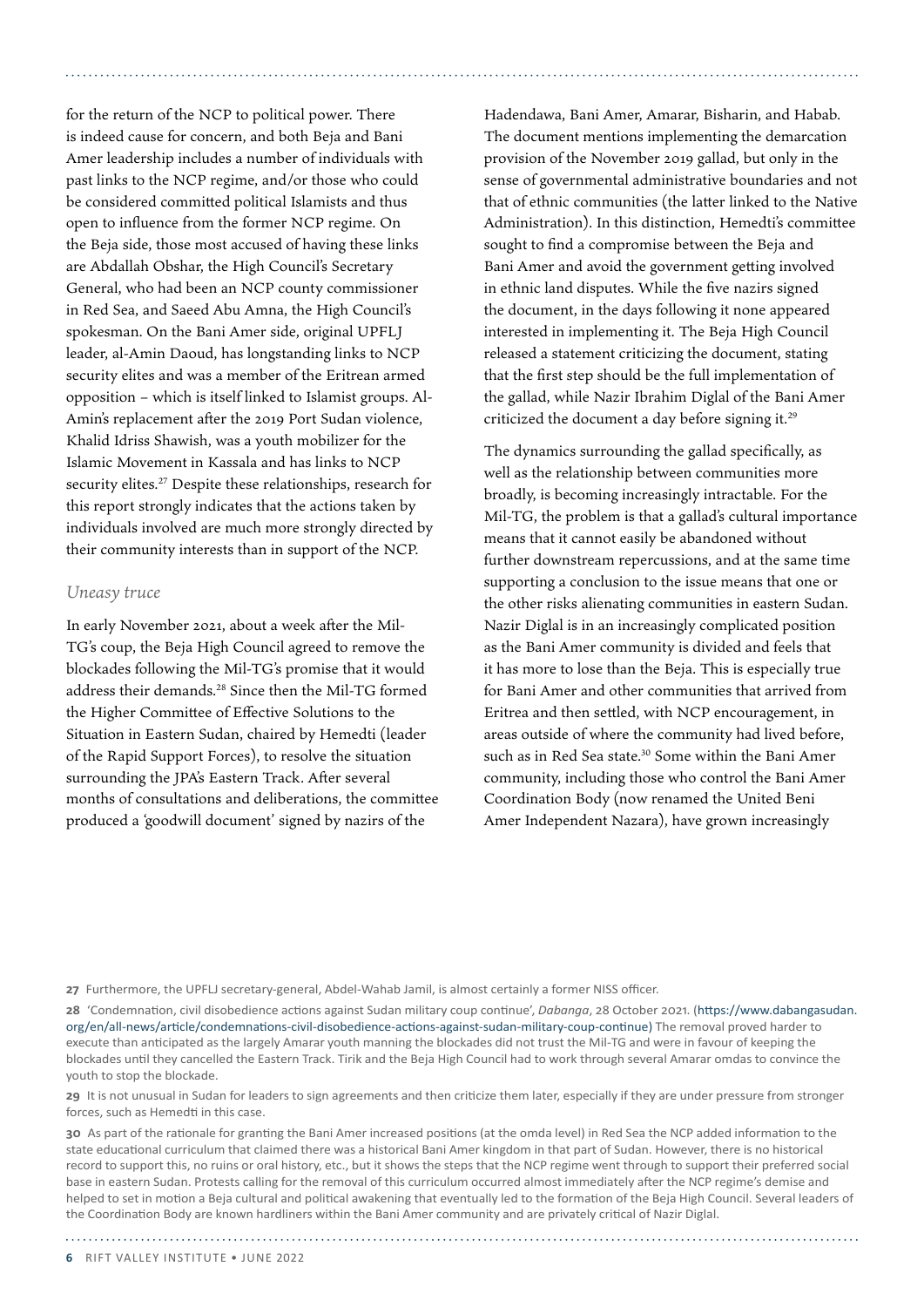critical of Nazir Diglal and what they see as his failure to protect their interests in eastern Sudan.<sup>31</sup> Nazir Diglal is stuck between trying to find a way to reconcile with the Beja, while at the same time not wanting to lose too much support from the broader Bani Amer community. In early June cracks within the Beja High Council, which had stayed fairly united since its formation, started to show. On 7 June Nazir Tirik announced the resignation of his leadership of the High Council, exposing divisions between him and the High Council's Deputy and Secretary General. These divisions are due to the latter's concerns that Tirik is not taking a strong enough stance against the Mil-TG, especially related to Hemedti's desire to obtain land along the Red Sea coast that the local community rejects.32 After further consultations Tirik 'froze' his resignation and the High Council agreed to meet by the end of June to settle their differences.

Finally, differing views among current Sovereign Council members on the best approach to tensions in eastern Sudan is another complicating factor for the current post-coup government. For instance, both Chairman Burhan and General Shams al-Deen al-Kabbashi supported the Beja recently and will likely favour them in a future solution. At the same time, these SAF members are uneasy about having to support Beja interests if it means they have to confront Hemedti over his Red Sea land desires. Malik Agar, however, is expected to side with South Sudan, which is interested in avoiding any future blockades that would imperil the secure passage and export of its oil. Taher Hajer and al-Hadi Idriss are likely to side with the SRF's Eastern Track signatories, as a renegotiation of one JPA track could set a precedent that could endanger the Darfur Track.

## **Conclusion: Tensions unresolved**

As of early June, political and social divisions in eastern Sudan remain unresolved. Furthermore, since the start of the transitional government's peace process these divisions have become highly intertwined and viewed in starkly zero-sum terms. Thus, all communities in eastern Sudan now view the peace process as the means through which political representation is to be apportioned, and that without representation they fear that their rivals will benefit politically at their expense. The transitional government had struggled to understand the depth of this polarization, and so far the Mil-TG has shown no signs of being able to address the situation since the coup. As a result, these community grievances continue to fester and the prospect for increased social harmony in the near future is limited. Finally, as divisions within communities grow, as seen with the creation of the United Beni Amer Independent Nazara and the divisions within the Beja High Council, it will make it more difficult for their leaders to reach agreement with other communities.

**31** This group has sought to exert pressure on Diglal in several ways. For instance, in March 2021 all the Bani Amer omdas in Red Sea released a statement critical of Nazir Diglal. Most of these omdas represent people who traveled from Eritrea after the 1970s and were given land and representation in the Native Administration through the Bani Amer's nazara and are now at risk of losing these positions if the gallad is implemented. Furthermore, in approximately April 2022 the Bani Amer Coordination Body was reformed as the "United Beni Amer Independent Nazara." Most of its leaders are the same, and it includes support from the Red Sea omdas mentioned in the previous paragraph. It has been organized as a nazara to explicitly compete with Bani Amer Nazir Diglal as its leaders feel that Diglal does not represent their views. This intra-Bani Amer competition is likely to further complicate dynamics in eastern Sudan.

**32** As both the Deputy (Hamid Abu Zainab) and the Secretary General (Abdallah Obshar) are Amarar, whose traditional land is along the Red Sea coast, they consider the land Hemedti wants as theirs and they want Tirik to lead the High Council against Hemedti's actions. The situation is worsened as the Red Sea Governor is Hadendawa (like Tirik) and the Amarar are starting to feel that the Hadendawa are not adequately supporting their grievances. Some Amarar have started a sit-in style protest outside the Governor's office and Hamid Abu Zainab and Abdallah Obshar want the High Council to support this.